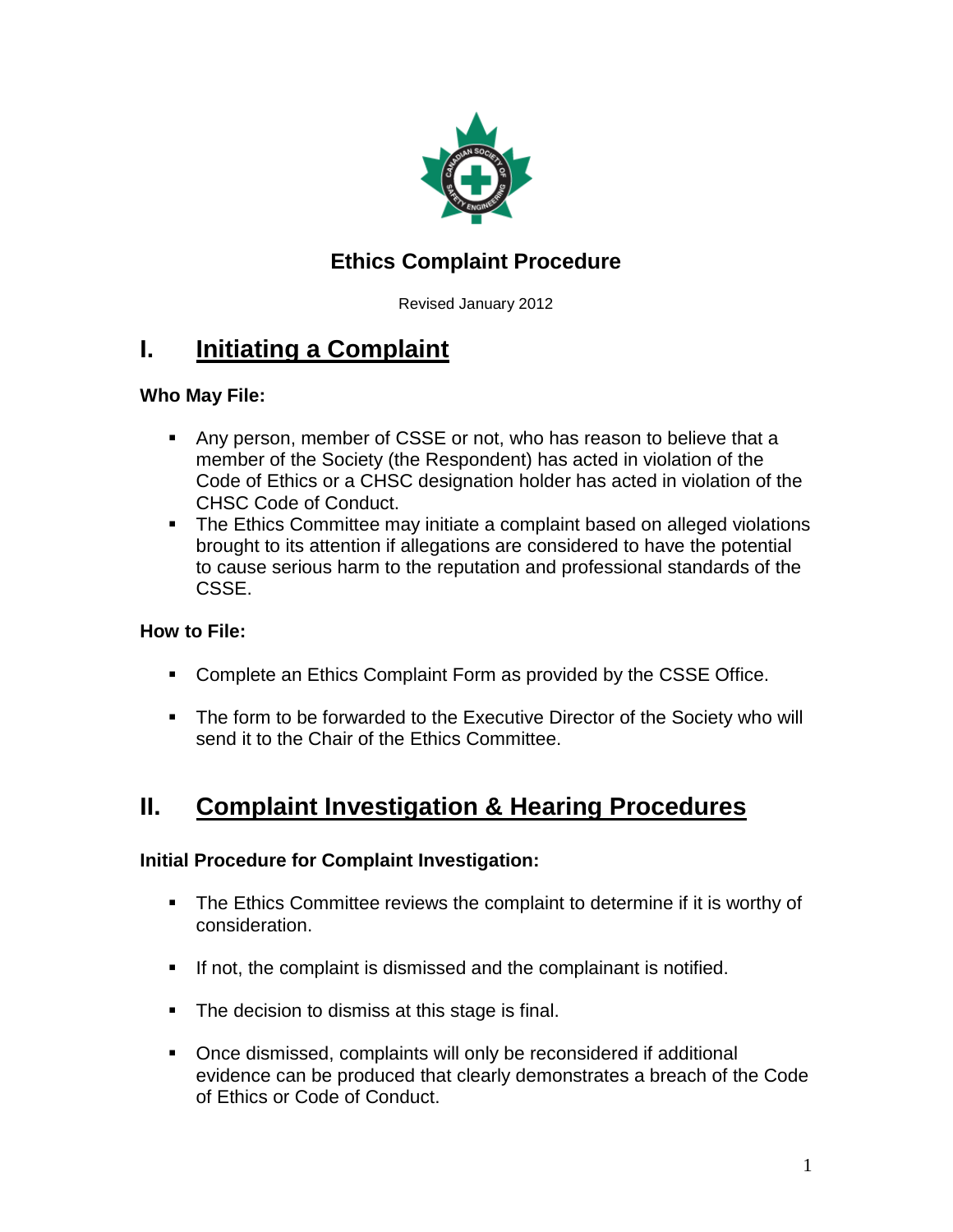Acceptable reasons for dismissal can include:

- **Failure to specify provision of code violated;**
- More than one year has elapsed since facts were known or could have been known;
- **Complainant is a third party to the circumstances (excepting** complaints initiated by Ethics Committee);
- Respondent is not currently a CSSE member or a CHSC designation holder;
- Matter is a legal dispute more appropriately handled through the justice system.
- If worthy of consideration, the Ethics Committee sends a copy of the complaint to the respondent within 30 days of receipt of complaint.
- The respondent is invited to file a written reply within a specified time of 30 to 60 days
- $\blacksquare$  If no reply is received within the time specified and there are no extenuating circumstances, charges are taken as true by default.
- A copy of the respondent's reply is shared with the complainant, the Ethics Committee and the CSSE President.
- The Ethics Committee investigates the complaint, requesting additional information as needed.
- A complaint that has reached this stage can be withdrawn by the complainant if a written reason for withdrawal is received before the committee reaches a decision or if the committee gives its consent.

#### **Decision by Ethics Committee:**

.

- The Ethics Committee makes a decision based on its investigation and sets out in writing the finding of facts and recommended action, if any. This information is shared with the complainant and the respondent along with a notification of the deadline for filing a request for a hearing.
- If neither party requests a hearing by the specified date, the decision of the Ethics Committee becomes final. Disciplinary action will be taken after the appeal period has passed.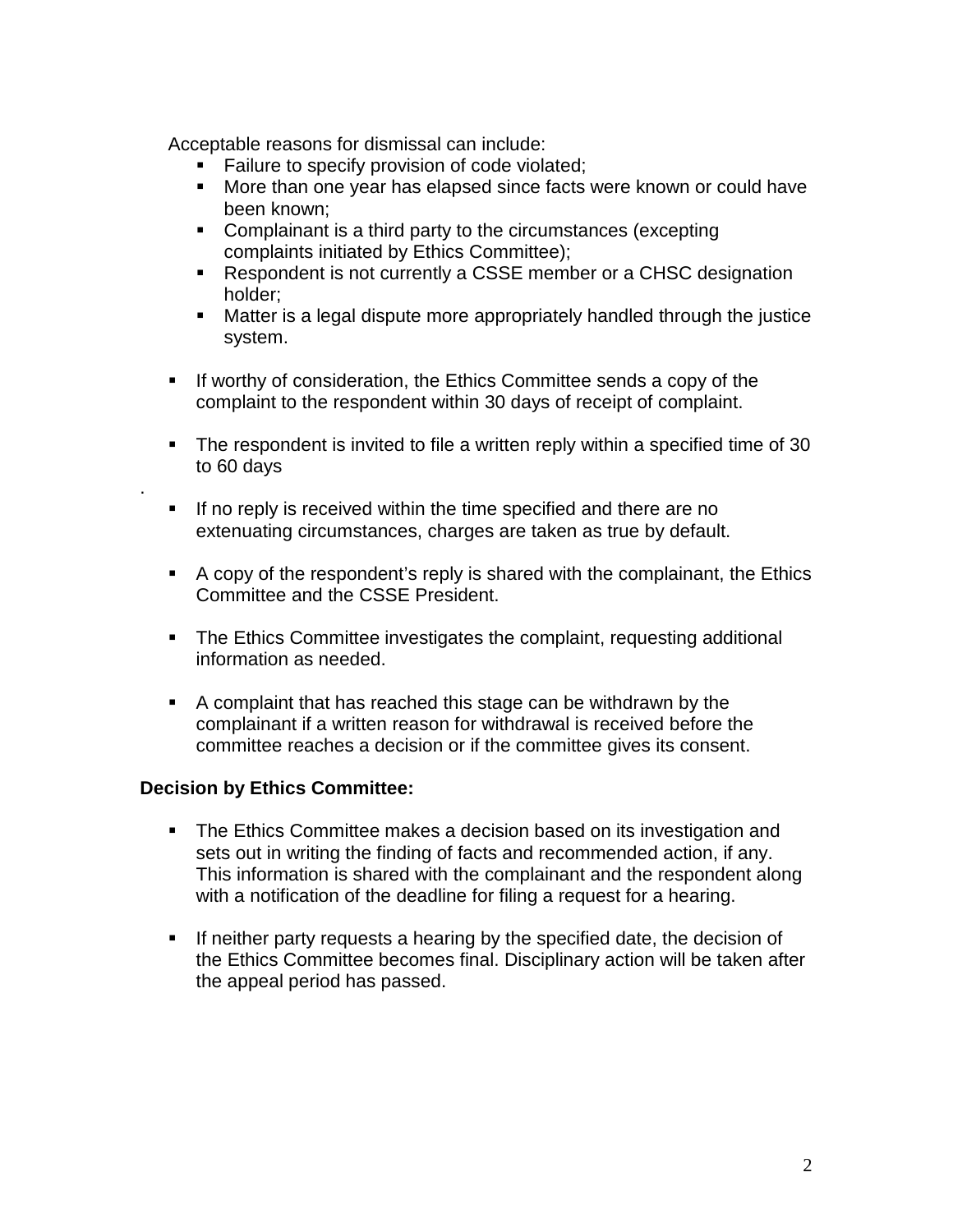# **III. Appeal Procedures**

#### **Need and Composition:**

- **If either party is dissatisfied with the decision of the Ethics Committee, an** appeal may be requested from the Society's President.
- **The President can ask the Ethics Committee to investigate further or to** provide clarification.
- Based on the information gathered by the President, a Hearing Panel can be appointed by the President.
- If a hearing is required, a Hearing Panel of three will be appointed by the President from among the Board of Directors.
- **The President (without vote) will chair the Hearing Panel**

#### **Procedures for Hearing Panel:**

- The Hearing Panel sets a time and place for a hearing with 60 days written notice to the complainant and the respondent. The hearing can be held by physical or electronic means, as recommended by the committee based on the information provided and the circumstances of the complaint.
- The parties are expected to appear at the hearing in person. Refusal to attend is not grounds for rescheduling a hearing.
- The Hearing Panel considers all documentation, information and statements from the Ethics Committee, the complainant and/or the respondent.

#### **Decision of Hearing Panel:**

- The decision shall be by majority vote and shall set out, in writing, the findings and disciplinary action, if any.
- The findings will be sent to the complainant and the respondent by registered mail.
- **The decision of the Hearing Panel is final.**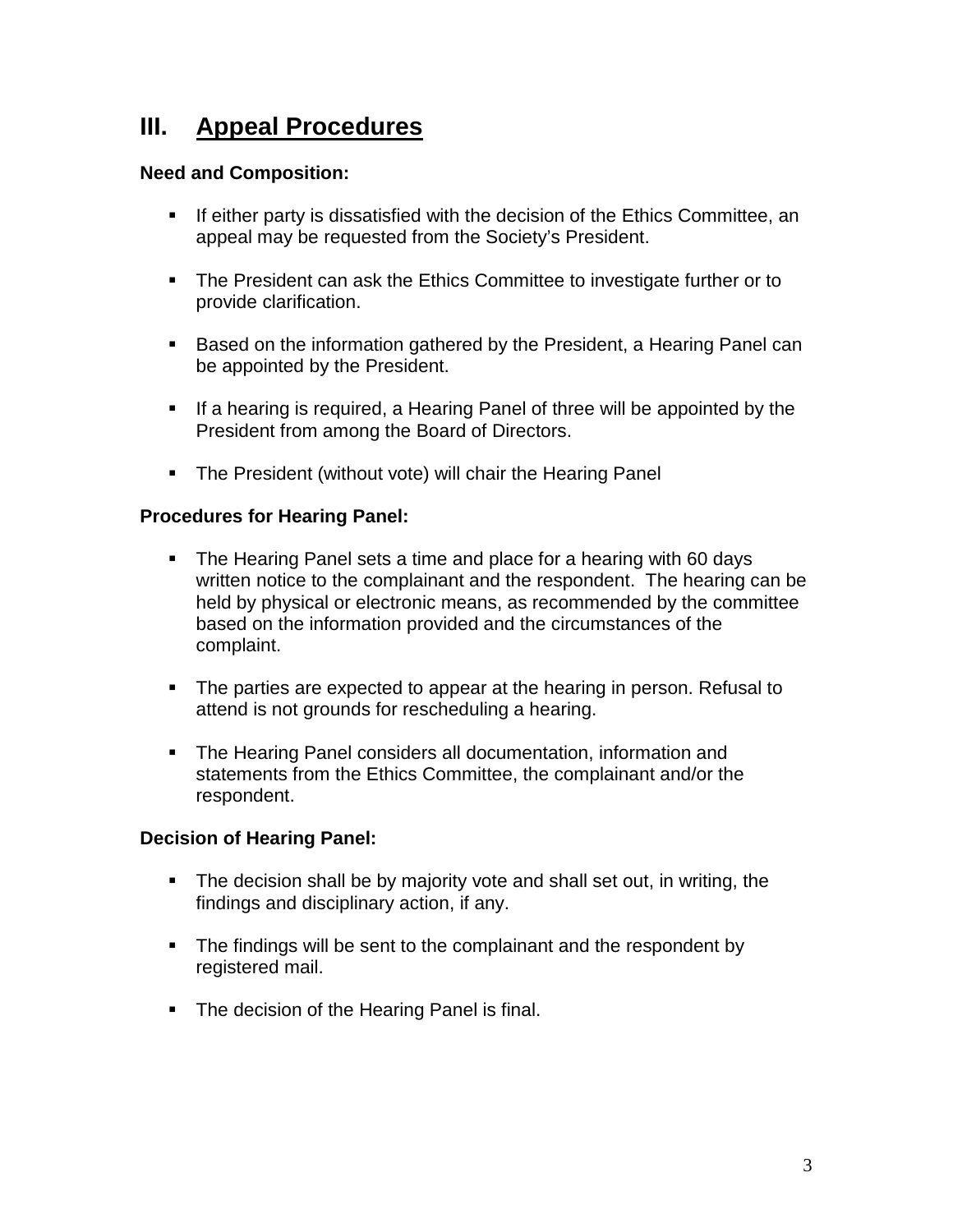### **Action during Committee or Appeal Process:**

 $\blacksquare$  If during any stage of investigation, the complaint initiates legal proceedings, CSSE processes are suspended until the legal process is completed.

# **IV. Disciplinary Action**

#### **Power:**

- **The Ethics Committee may impose disciplinary action for:** 
	- o a violation of any article of the Code of Ethics and/or the Code of Conduct,
	- o the failure to cooperate with the Ethics Committee or the Hearing Panel,
	- o or the failure to abide by the code in the case of a guilty finding by a legislative court action.

### **Type of Discipline:**

- **May consist of one or more of the following:** 
	- o Letter of censure,
	- o Letter of warning,
	- o Suspension of membership or of designation or of certain privileges for a specified period of time,
	- o Expulsion from membership or loss of designation or loss of privileges.

#### **Assessment of Costs:**

- The Society is not responsible for any costs associated with a complaint for either the complainant or the defendant.
- Any party to a complaint who intentionally falsifies or withholds information or refuses to cooperate with an ethics investigation may be assessed all or part of any expenses incurred by the Society in the investigation.

## **VI. Other Matters**

#### **Waiver of Liability:**

Neither the Society nor any officer, employee or agent of CSSE, nor any member of the Board of Directors, the Ethics Committee or the Hearing Panel shall be liable for any action taken or not taken in relation to these regulations. All